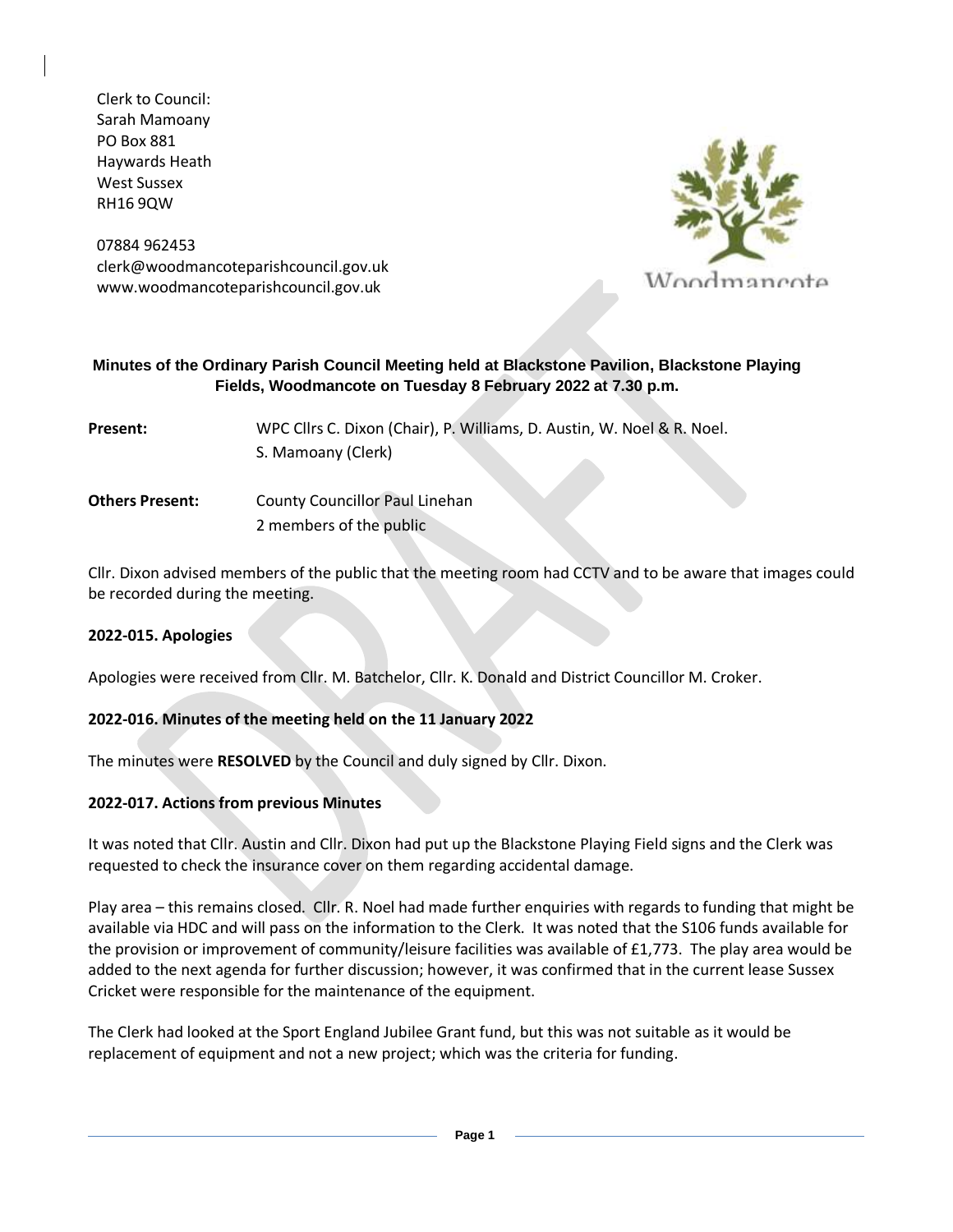## **2022-018. Public Participation**

A resident spoke in regards to the following matters.

- Lease with Sussex Cricket it was noted that it could be prudent in the changing world we live in to have a clause noting that the Council cannot be brought into disrepute over any issues relating to players and the club's activities; for example, some unrelated sports players and sports clubs behaviour has recently been highlighted in the national press.
- Lambing season This has commenced and any assistance in raising awareness that walkers should keep to public rights of way and keep dogs on leads around livestock would be appreciated. A note will be added to the website.
- The consideration of using funds set aside for the hall on purchasing SID units could be a topic of discussion for the AGM.

### **2022-019. Declarations of Interest from Members in respect of any items in the agenda**

Cllr. D Austin declared an interest in DC/22/0007/as he knows the applicant, but has no financial interest.

## **2022-020. Reports from other Authorities:**

### **020.1. Report from Horsham District Council**

Cllr. M. Croker had sent his apologies, but had provided a written report which was circulated to Councillors, which noted the following:

- Jane Eaton the existing Director for Corporate Resources will take over as Chief Executive next April when Glen Chipp retires.
- HDC budget is set for approval on 9 February, with the HDC element of Council Tax increasing by 2.9%.
- Food waste trial has finished with 85% of respondents happy with a 3-week residual waste collection cycle.
- Cllr. Croker attended the Water Resources South East (WRSE) briefings and noted the possibility of a circa 50 ha surface area reservoir located at Blackstone, with no specific location being given. This would abstract water from the eastern Adur at times of high flow to offset subsequent high demand. It was noted this idea had been mooted by Southern Water over the last 20 years, but additional information was not forthcoming other than if implemented, it would likely be operational by 2040.

Cllr. R. Noel reported the following:

- Council Tax Grants will be given of £150 to those households in Bands A-D in 2022/23. These grants will not be repayable.
- Cllr. Noel attend the WRSE briefing and was disappointed in the presentation by Southern Water in comparison to other areas; no mention was made of the current water neutrality issue.
- HDC are planning Jubilee events, including a street party in the Carfax. Trees and grants will be available from HDC and further information will follow.
- The Local Plan will not contain any strategic sites, with the exception of the site west of Ifield. The possibility of Town Hall meetings coming into place are being explored with the amalgamation of all Neighbourhood Plans being integrated within the one Local Plan document. Parish Neighbourhood Plans will not be overturned.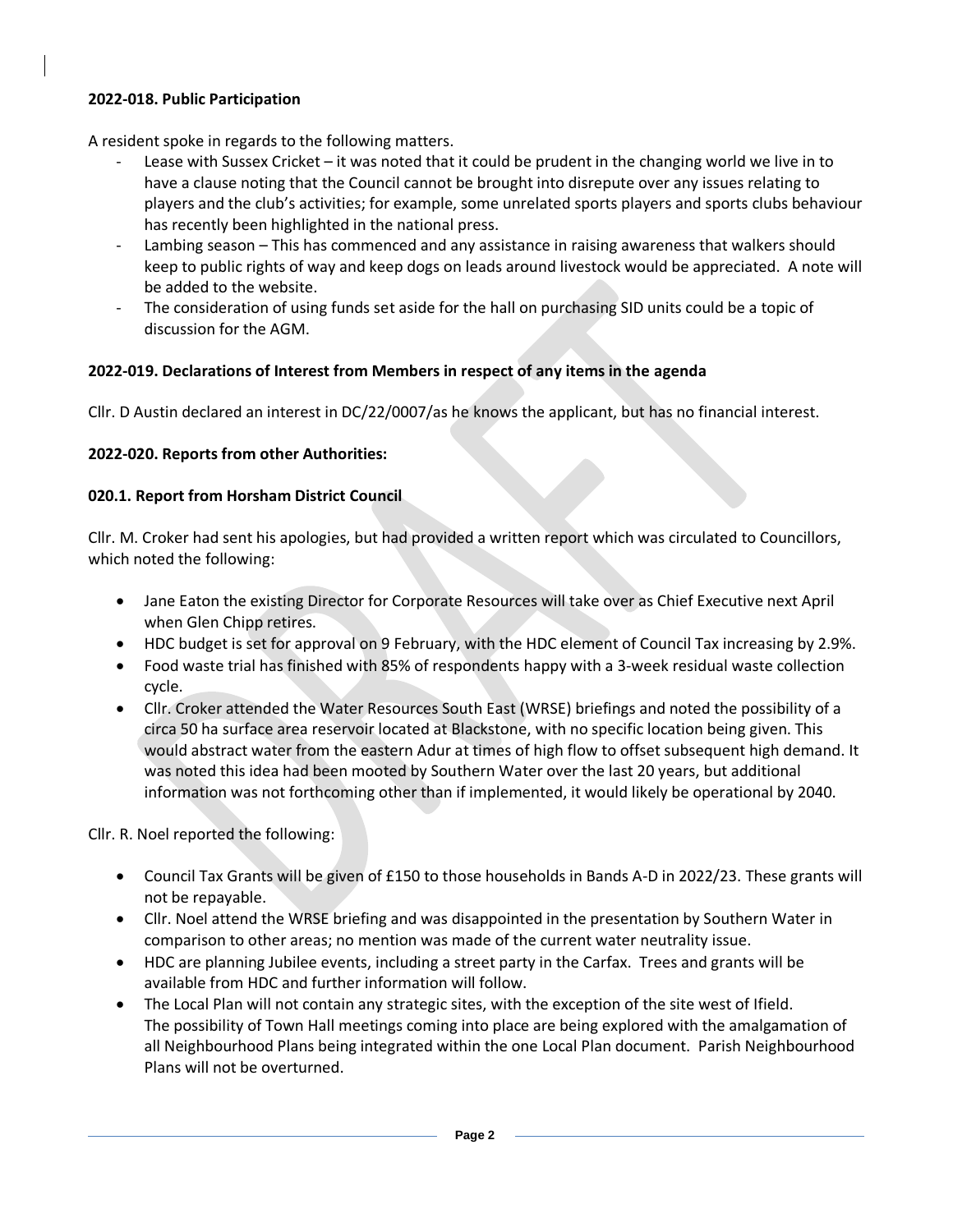## **020.2. Report from West Sussex County Council**

Cllr. Paul Linehan reported the following:

- WSCC budget will be approved on the 18 February, with the WSCC portion of Council Tax increasing by 2.99%
- Traffic Regulation Orders (TRO) will now go direct to Cabinet for approval, rather than via CLC meetings. If Parish Councils have funding themselves the TRO will go through faster.
- Safer internet days are being promoted and highlighting wellbeing. Cllr. Linehan to provide the links for this information to the Clerk.
- Horsham County Forum will be held on Monday 14 March 2022 at 7.00pm at County Hall North, Parkside, Chart Way, Horsham, RH12 1RL for those wishing to ask questions to County Councillors.

## **2022-021. Planning**

# **021.1. DC/22/0077 - Blackstone Gate Farm House Henfield Road Albourne BN6 9JJ - Erection of a detached garage building with a home office above.**

**It was RESOLVED** to make no objection to the application but to note that no floodlighting should be allowed and the garage building should be ancillary to the main property.

## **021.2. Any applications received since publication of the agenda**

No applications were received.

### **2022-22 Planning Update**

022.1. To note planning decisions:

The following decision was noted:

DC/21/2662 – Granary Cottage Paynesfield Henfield Road Albourne Hassocks BN6 9JJ – Change of use of the land from agricultural to incidental residential curtilage – Application refused.

Cllr. Dixon commented on application SDNP/20/03916/FUL at Willow Farm Bramlands Lane BN5 9TG, as he noticed that approval had been given but the decision was not shown on any planning decision lists, in addition there was no case officers report on the planning portal or any ecological assessment, which had been requested before a decision could be made on the application. Cllr. R. Noel advised he had raised this with the Planning Officer and Senior Planning Officer but had received no response. **It was RESOLVED** for the Council to write to the Senior Planning Officer to ask for an explanation as to the situation.

### **2022-023. Blackstone Playing Fields**

**Please note that items 023.2. and 023.3. were held under the 'Public Bodies (admission to meetings) Act 1960 S.1(2) which excluded members of the public due to the confidential nature of the business to be discussed.**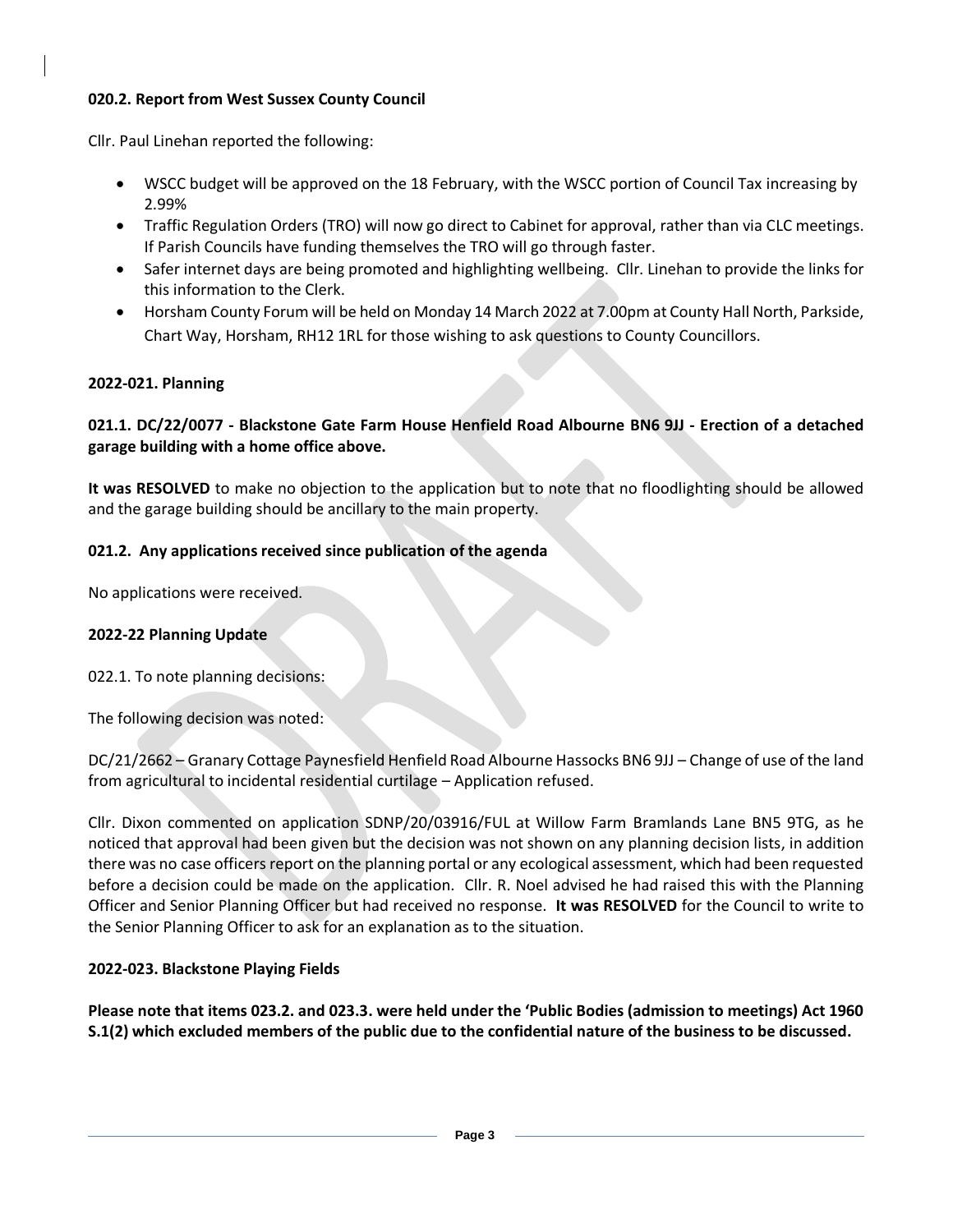## **023.1. Update on progress of lease**

Following receipt of the undertaking from Sussex Cricket in relation to the costs of the preparation of the leases Dean Wilson had prepared the draft documents and these had been circulated prior to the meeting to Councillors for review. It was noted that once the draft documents are approved by the Council, they would then need to be approved by Sussex Cricket before being put in the public domain for the 28-day public consultation. All parties were still working with the intention of having the new lease in place in April 2022, although it was noted that these timescales will be tight. The Council will continue to keep the website up to date on progress and notify the consultation period dates when they are available. An article was put in the BN5 March edition to advise residents to check the website for updates.

# **023.2. To review draft leases in preparation for public consultation (subject to availability)**

Minute noted in confidential report.

## **023.3. Update on Allen lease renewal and associated costs**

Minute noted in confidential report.

## **2022-024. Highways/Traffic**

## **024.1. Update on Community Highways Scheme**

The Clerk reported that Ian Moorey (WSCC Highways) had been informed of the Councils decision at the last meeting. This was supported by Cllr. Paul Linehan, who noted that the reduction of speed signs do not always work and suggested and supported the use of additional SID units; which could be put up before speed limit is introduced. Ian Moorey confirmed that the project would be delivered in 2022/23 and that the Council will not need to provide any S106 funds, the project costs will be paid by WSCC. Ian will make a site visit in the next few months.

### **024.2. Update on Community Speedwatch**

The Clerk had contacted the PCSO and she had provided dates in March that she would be available to attend a session. The Clerk will circulate and confirm a date with those that are currently trained.

### **024.3. Speed Indicator Devices – update on insurance claim and to consider purchase of further units**

The Clerk confirmed that a claim had been submitted for the SID unit and replacement pole, but she was awaiting quotes for the pole. The excess will be £100.00.

In relation to the purchase of new SIDS the Clerk had obtained some quotes and would put a full report together for the next meeting, in addition she would find out how other Councils maintain these units. It was noted that foliage could be an issue if the Council purchased solar units, which would possibly also mean pole extensions would be required. It was felt that before any further units were purchased the Council should complete the lease work due to the costs involved in this. The Clerk would also investigate the possibility of using the S106 funds available for SID's now that permanent poles are in place.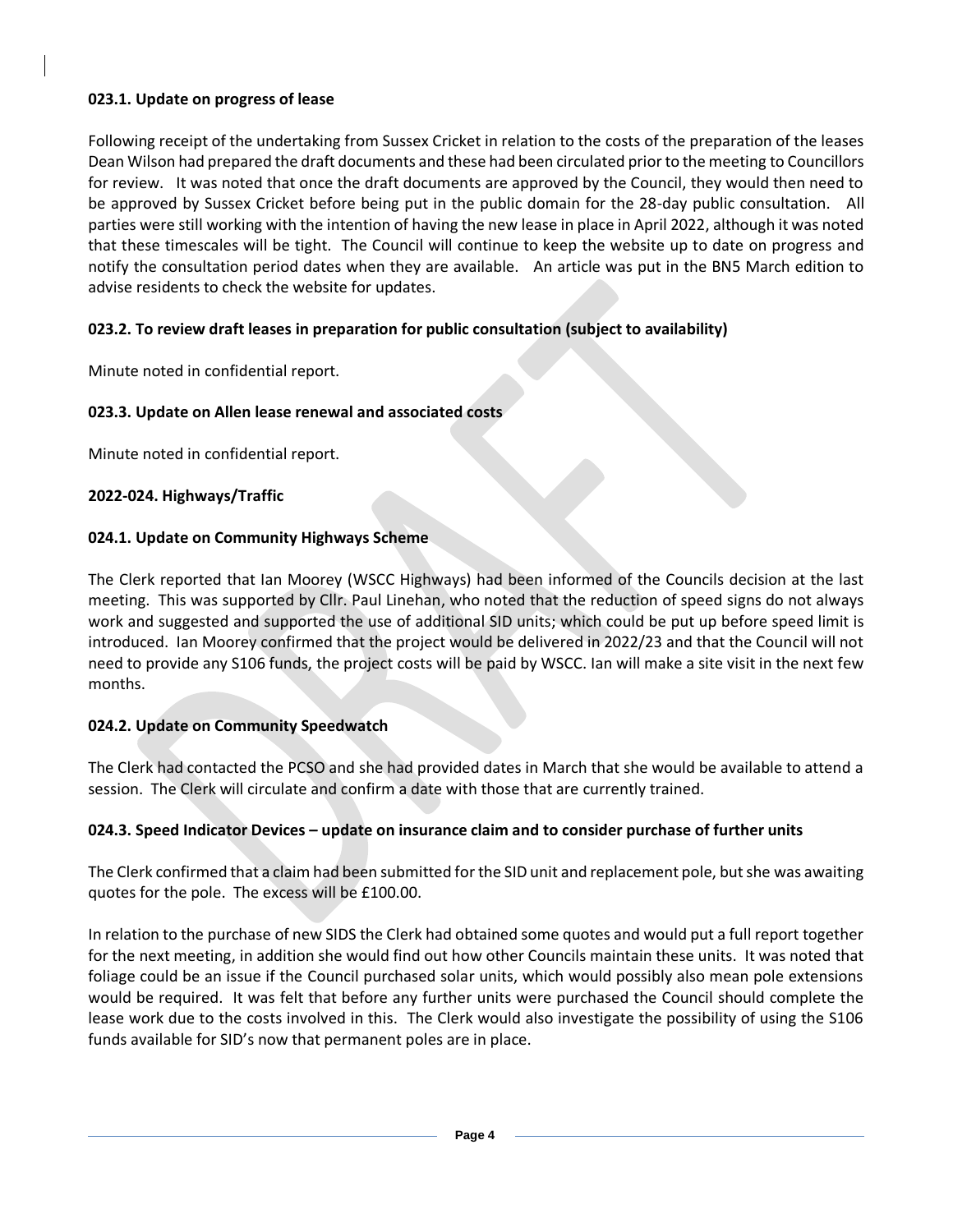### **2022-025. Queens Platinum Jubilee**

## **025.1. Update from working party meeting and associated costs**

Cllr. W. Noel had circulated the notes from the meetings held. The event will be held on Saturday, 4 June in the form of a picnic with residents, family and friends welcome to attend. Everyone will be invited to bring their own food, no barbeques or alcohol to be sold on site. Other ideas for the day are a dog show, cake competition, treasure hunt and music. A marquee will be available, bunting has been purchased and tables/chairs hired.

A further meeting will be held in due course and a flyer is currently being produced by Cllr. W. Noel and Cllr. Williams to inform residents of the event. Rev. Paul Doick and his wife would be asked to judge the cake competition.

It was noted that £300 had been set aside in the 2022/23 budget and grants would be available from HDC.

## **2022-026. Code of Conduct**

## **026.1. To consider adopting the revised Code of Conduct**

HDC had circulated a slightly amended Code of Conduct which they had adopted and advised all Parish Councils to also adopt. **It was RESOLVED** to adopt the amendments.

### **2022-027. Finance/Payment**

### **027.1. Reconciled accounts and bank statement**

**It was RESOLVED** to approve the above dated 31.01.2022.

### **027.2. To approve the schedule of payments**

**It was RESOLVED** to pay the following, listed on the schedule of payments.

WSCC – Salaries – January - £652.59 S Mamoany – phone reimbursement fees - £15.00 Dean Wilson – solicitors fees Blackstone Playing Fields leases – £2,260.00

### **2022-028. Correspondence/meetings/consultations**

# **028.1. Water Resources South East (WRSE) consultation – 14 March 2022**

It was noted that the Clerk and Cllr. Williams had attended the webinar briefings but not much information relating to the possibility of a reservoir located at Blackstone was available. It was agreed that the Clerk would prepare a draft response for consideration at the March Council meeting.

### **028.2. West Sussex county wide EV charge point network**

The Clerk had made further enquiries at HDC and they had advised that land has to be owed by a public body and therefore the Council had no sites that would be suitable to put forward.